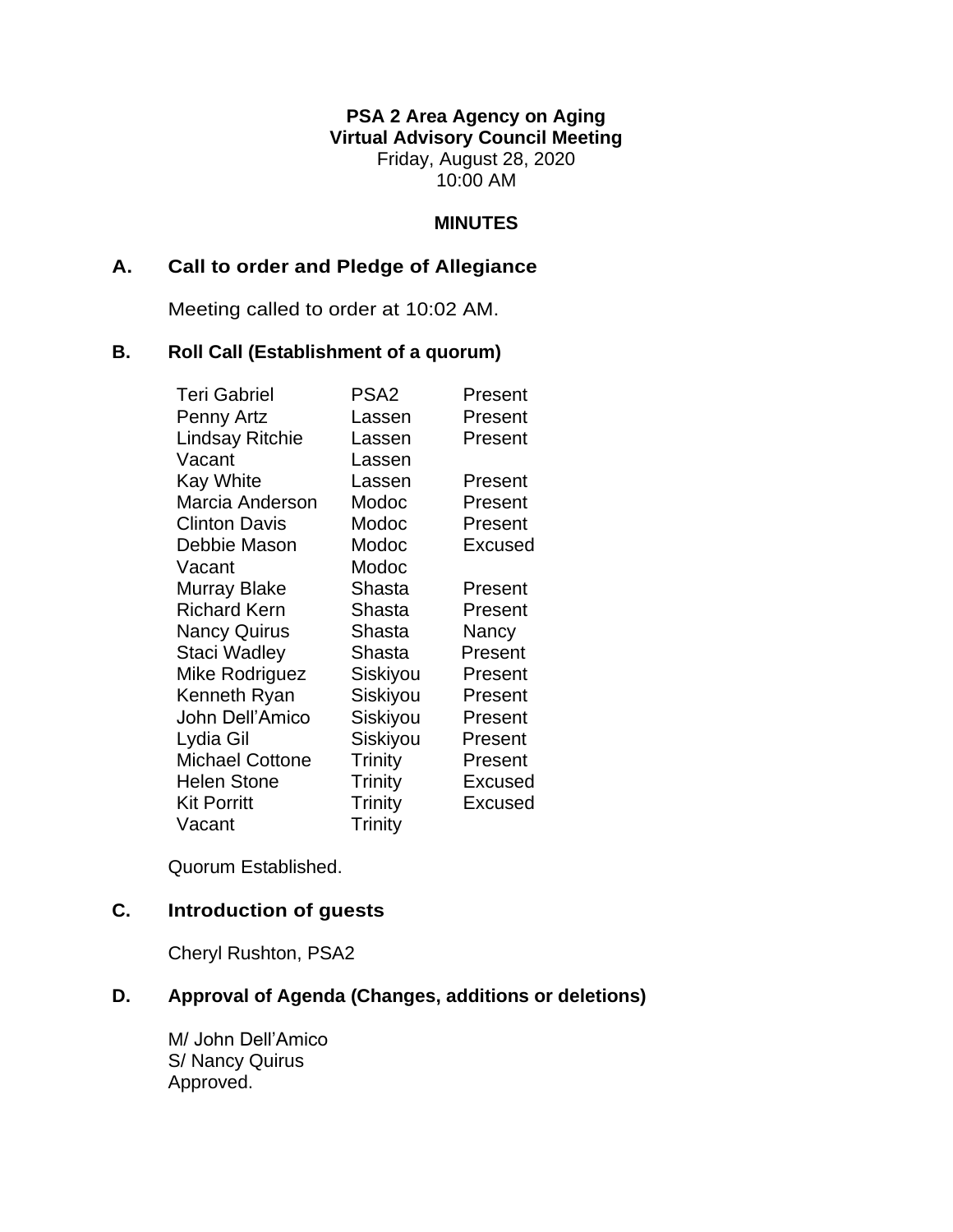## **E. Approval of Meeting Minutes - July 31, 2020**

As amended – Corrections – strike "Collaborative Meeting" from #3; Page 4, Para 3 under Director's Report, should be "not excluded" rather than "no excluded".

M/ John Dell'Amico S/ Murray Blake Approved.

## **F. Open Session / Announcements**

(Opportunity to hear comments from the community and for announcements)

Marcia – HICAP Newsletters are monthly.

Nancy – There is a fundraiser for the Golden Age Center in Trinity County – September 1<sup>st</sup> Taco Tuesday. National Food Service Appreciation Day Sept 25<sup>th</sup> – Plans underway to being recognition to food workers. If you want more information, contact Nancy. Walk to End Alzheimer's – Donate to the Alzheimer's Association, walk with yourself, walk with a group, walk with your dog, etc. etc. Being held everywhere (virtually) on Saturday, September 26th. Mike – What is the donation amount for Taco Tuesday? Nancy – 3 tacos for \$10, sides and drinks are available for an additional cost. You can call your order in. Nancy can send a flyer if you want more info on Taco Tuesday.

John – Final expenses – Neptune Society can take care of final arrangements. People are concerned about final expenses. I gave Cheryl the number for Neptune to call and see how they can participate in one of our future meetings.

### **G. Reports:**

Chairman's Report – Clinton Davis

• Update on Advisory Council Activities

Learning to hold meetings by Zoom.

• Advisory Council Membership Report

Vacancies in Lassen, Modoc, and Trinity. Focus on recruiting new members. Mike's term will be ending, so there will be an opening in Siskiyou. Mike has somebody in mind already.

TACC Report – Clinton Davis, Advisory Council Chairman

• Update on Recent TACC Activities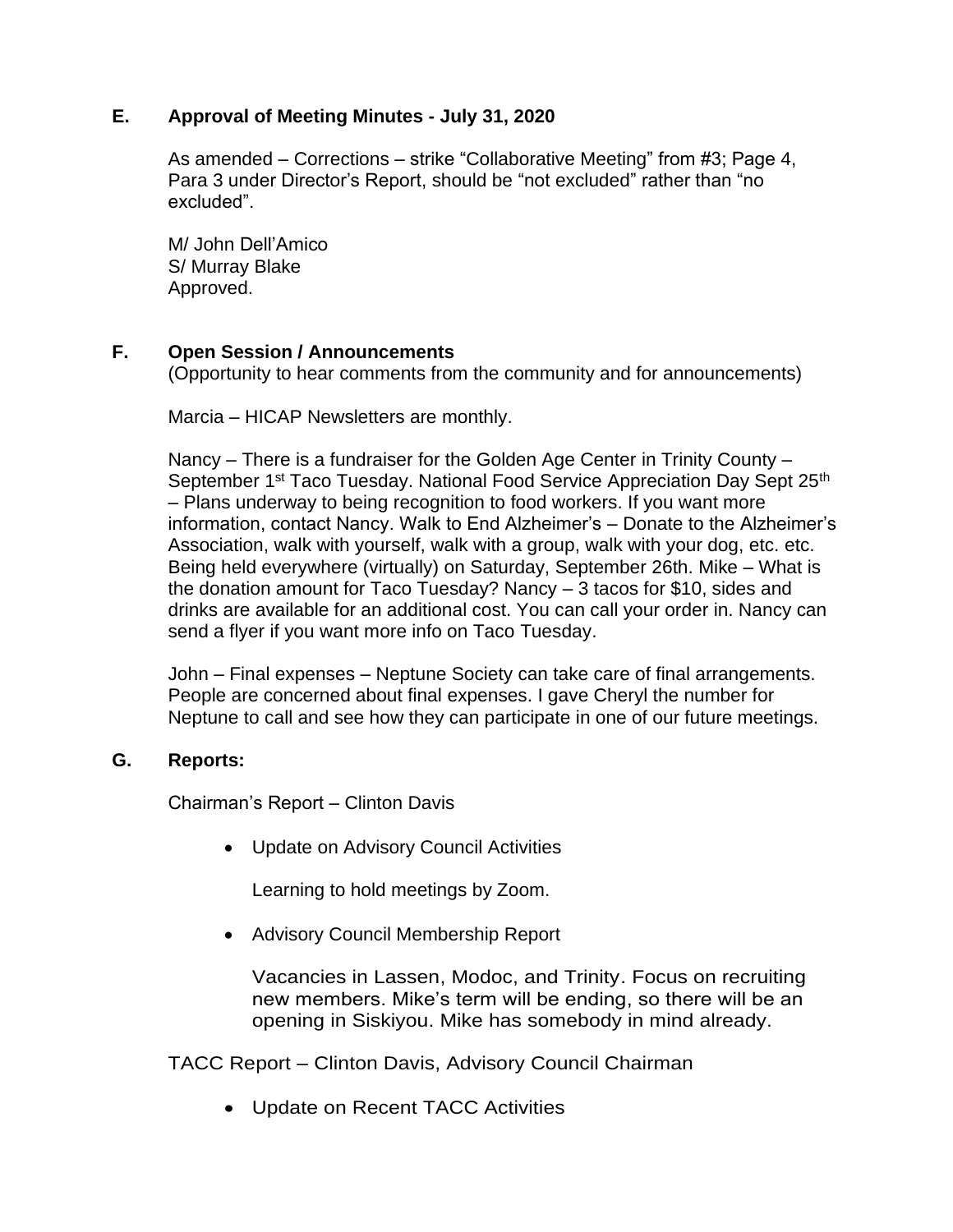Next meeting on Sept 3<sup>rd</sup> via Zoom. I will send the information to Teri so she can send it out to Advisory Council members.

CSL Report – Kenneth Ryan, Senior Senator and Helen Stone, Senior Assembly Woman

• Update on CSL Activities

CSL is struggling like everyone else. The state will not pay for travel, and they are trying to find out how to do meetings electronically. Looking to set something up for the Fall. CSL is looking to set up regional groups. Legislature is doing very little right now. I have been representing this group at CSL for eight years. Two months ago, I put in a request to this group to send a letter to the Governor because the Governor had blue penciled senior services. The result of that request was one agency that sent a letter to the Governor. Teri – Is that because you were not copied on the letters? Some members do not cc letters or represent groups, so they may send letters as individuals.

Nutrition Report – Nancy Quirus

• Update on CalFresh Healthy Living Program (formerly SNAP-Ed)

CalFresh Healthy Living – Direct education is cancelled for the remainder of 2020 due to COVID. Indirect education continues in the form of messaging labels that are attached to all meals for seniors that pick-up curbside or those meals that are homedelivered meals. This project was piloted here by the Shasta meal program and Dignity Health and has now expanded to the Burney site and the Hayfork site in Trinity. This month, the project is expanding to Siskiyou. Looking to have Lassen and Modoc sites join. Contact Nancy for more details if your site is currently providing meals to go and delivered meals.

Thanks for your responses to the survey last month. Our first Zoom lesson will be on Sept 22 for older adults. Will share information with Advisory Council members. Please feel free to share with your local contacts. You are also welcome to join. Ability to join by video is low in some areas due to limited internet, but ability to join by smartphone is higher. Lydia – Lifeline is available for both landline and smartphone during COVID. Information at californialifeline.com.

Rachel Gibson – CF Dietician for Lassen and Modoc is leaving her position and the area. Chico State will be recruiting for her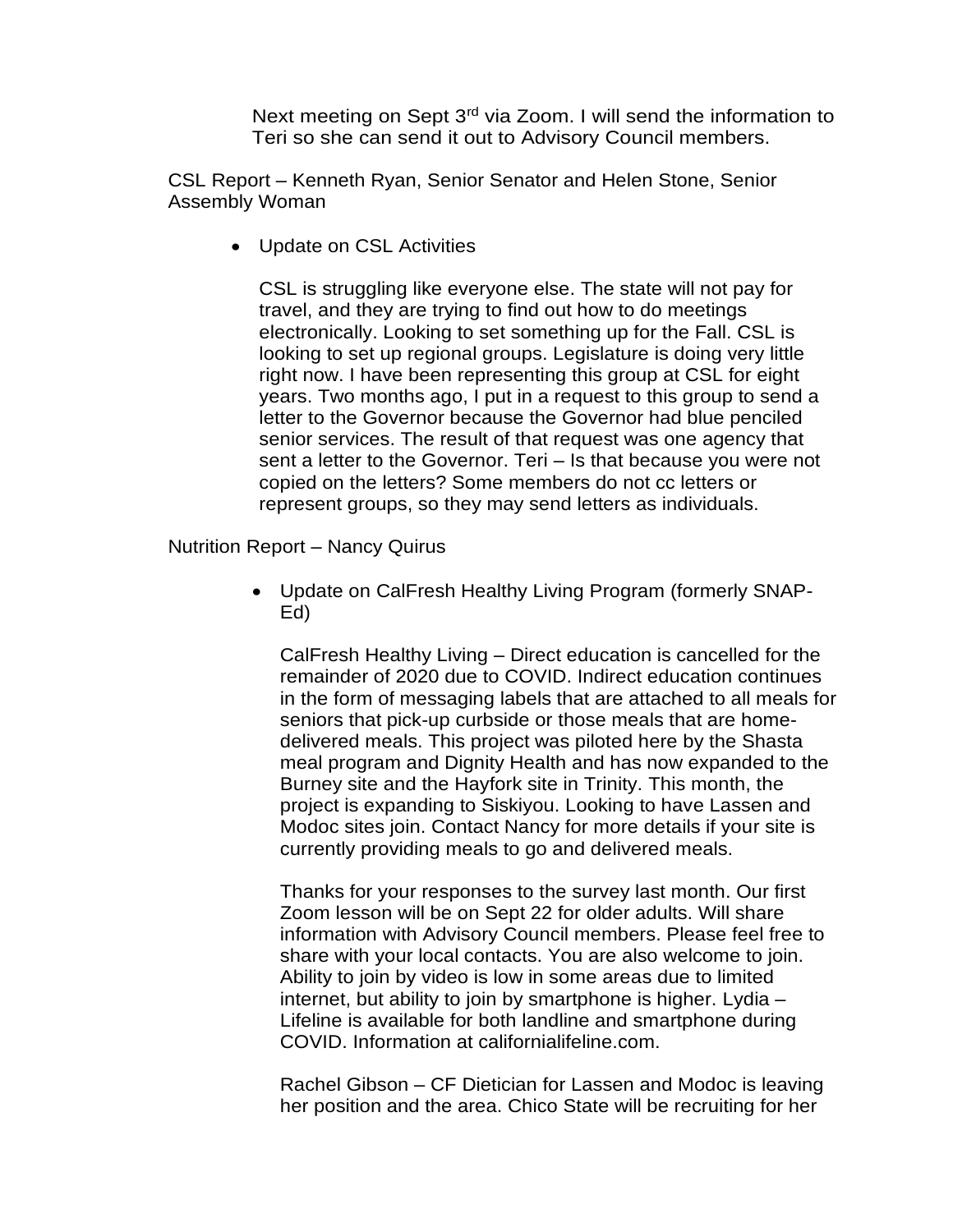replacement. If you know a qualified dietician, please share the job description that Teri will send out when it is available.

Lydia – Home-bound seniors get home delivery of food. Produce Connection comes to Tule Lake. We are a very depressed area. Very concerned about our senior citizens getting fresh fruit without the Produce Connection. There are no fresh fruits and vegetables that I know of in Tule Lake that can be purchased. Trying to get Dollar General to put in a store people could buy canned fruits.

Kenneth – I just learned about the Village Movement. For small communities, this is a group of people who get together to provide collective services. There is one in Humboldt.

Nancy – I will get back to you on any information I find out.

Clinton – There is a lot of food in this area that is not being distributed and is being thrown out. I would like to put together an adhoc committee to see how we can link those with too much food to those who need it.

Mental Health Services Act (MHSA) Report

• Update on Each County's MHSA Services Activities

I don't see anything happening with telehealth, and that will be my focus going forward.

Murray – The meetings are not happening.

Ad Hoc Committee Reports:

• Update from PSA2 Outreach Committee

Looking at virtual outreach.

Nancy – Can you post information about our Sept 22nd education event on Facebook? Marcia - Yes.

• Update from PSA2 Fundraising Committee - On hold.

#### **Director's Report– Teri Gabriel, Executive Director**

• Update on Program Services Due to COVID-19 pandemic

Services continue with drive thru for meals at senior centers, and home delivery continues. No changes expected any time soon. HICAP services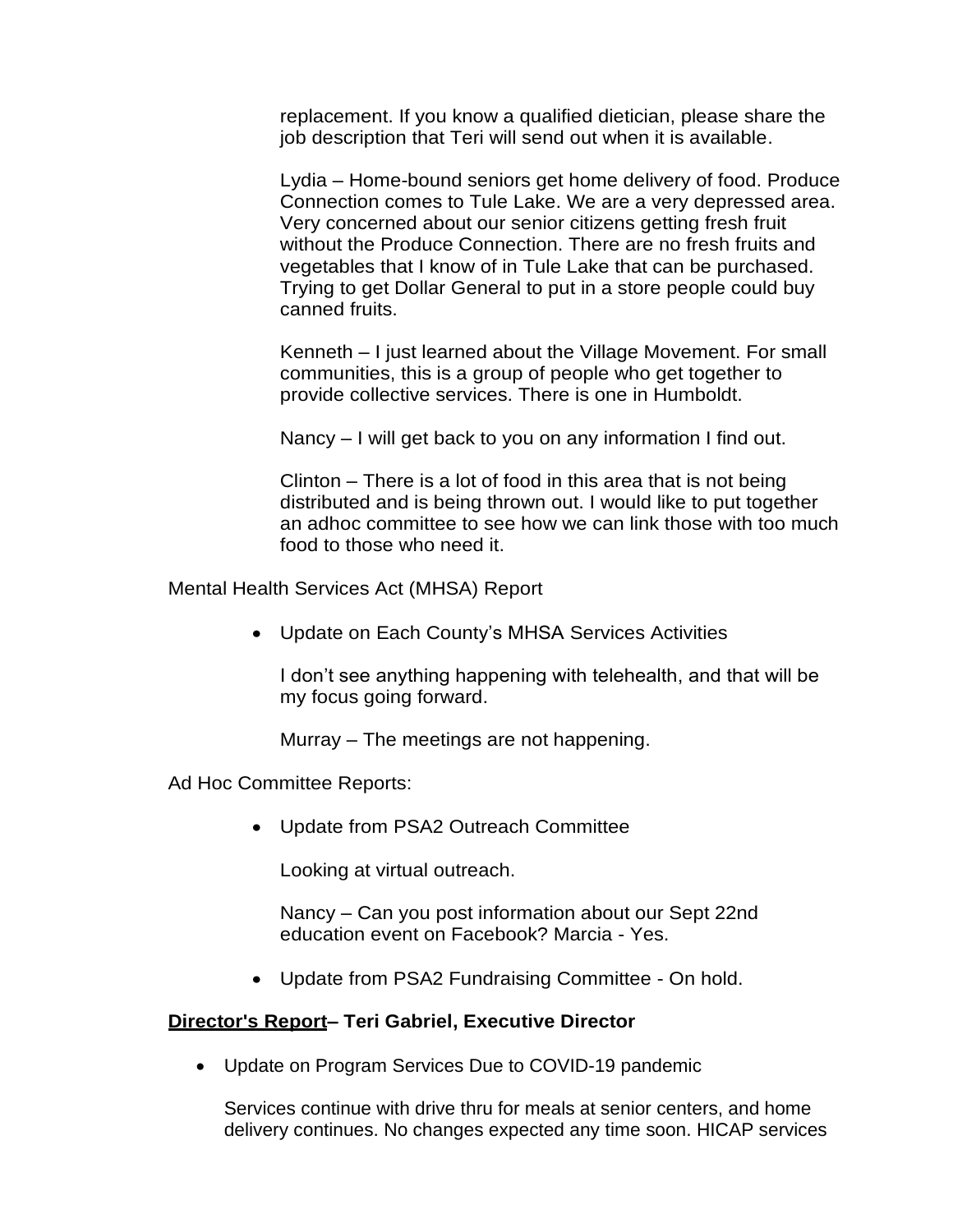continue with remote counseling over the phone. Also prepping for open enrollment. Trying to get everything on board to meet California Department of Aging requirements for confidentiality. HICAP Newsletters have gotten positive feedback. Because we have not been able to go out and do presentations, we are trying to get the isolated areas.

Ombudsman continues to work on reentering facilities, will have more freedom next month, most work continues to be done over the phone. Some concerns re lockdown. Program Manager for Ombudsman is directly involved in statewide meetings for better access to residents in facilities.

Through a partnership with CalOES, AAAs were able to receive PPE, including cloth and disposable masks and hand sanitizer. We have been working to get these out to nutrition centers and Adult Protective Services agencies to be provided to seniors.

There is still emergency funding out there to support our programs. CARES Act funding to support nutrition, Ombudsman, caregiver support. We continue to work to make sure we qualify for this funding.

The state continues to focus on the digital divide and isolation. Nationwide, we have learned that when we rely on technology, it has an impact on seniors who don't have smartphones, Facebook, Zoom, access to computers. We are trying to make resources available to everyone. They are talking about at the state level that we were not prepared for COVID and the social isolations associated with the shutdown.

Dealing with connecting nutrition providers re any interruptions due to fires. No complete closure of centers, but some centers challenged with nearby fires, including Susanville and surrounding areas.

• Needs Assessment Data by County

Still working with volunteers on the data that came in from the Needs Assessment, I do have that by county. We receive the questions broken out by county, as well as graphs. [Shared graphs on screen].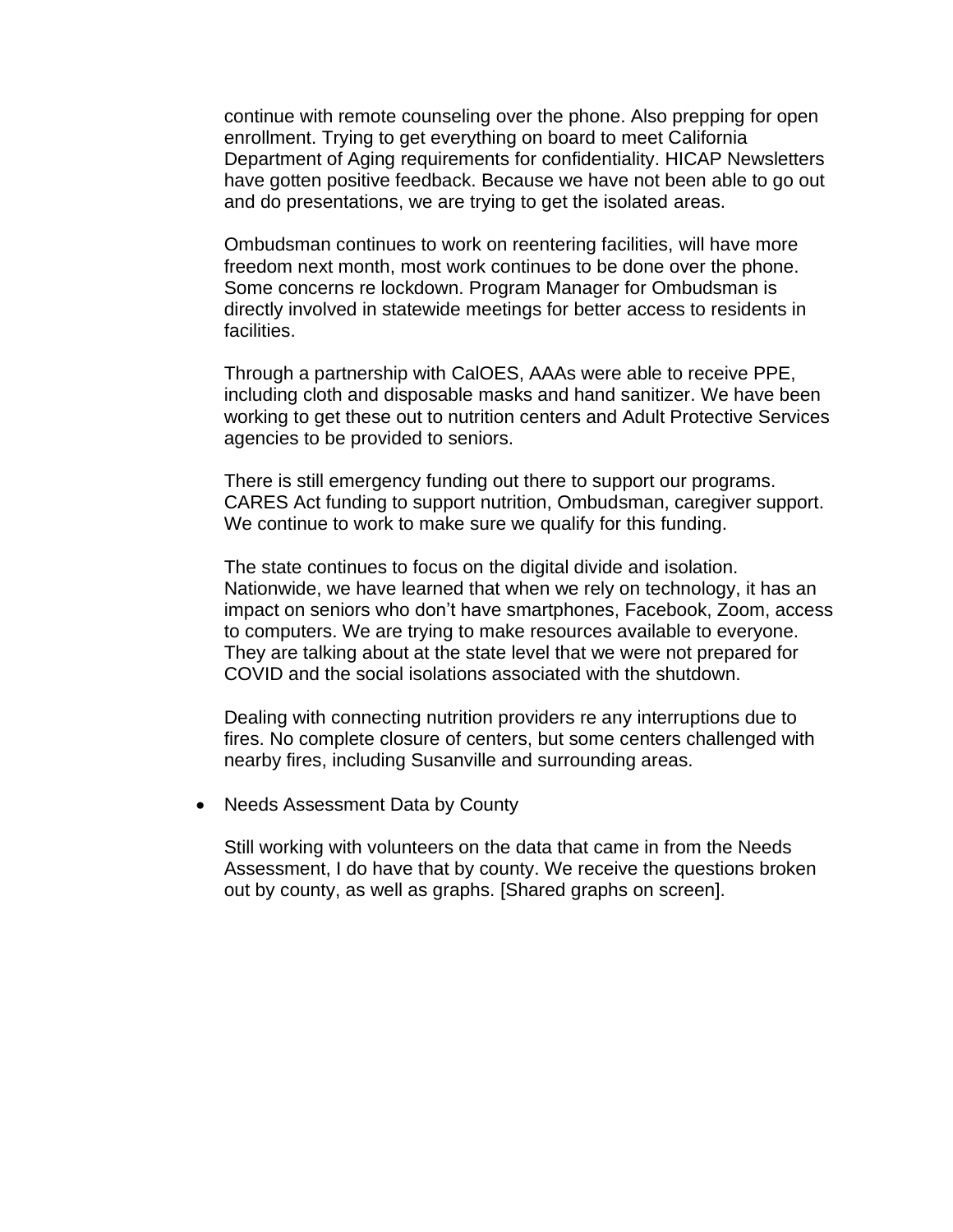

Would like to know which questions Advisory Council members would like to see in graphs.

• Dignity at Home Fall Prevention Program

County

AAA is going to receive money for fall prevention. Focusing on areas where we can reach the most folks. We will distribute information on fall prevention by social media, as well as hardcopy by mail in hard to reach places. Will be working with physical therapy offices, clinics where there are staff who can conduct an in-person assessment. It is an income-based program. Marcia found some great information on fall prevention that is in your packet. Fall Prevention Awareness Week is coming up next month. Marcia - September 21<sup>st</sup> – 25th [See handouts]. Several websites provide the information – stopfalls.org, National Council on Aging. I will feature these websites on the Facebook page. I can email everyone through Teri. A creative idea for promoting PSA2 would be to create a fall prevention exercise book to amend or complement the exercise pamphlet we created a few years back. I have a couple different exercise for ankles and knees that are specific to fall prevention, some including videos. We could create an adhoc committee to put something together. Ken – The idea of making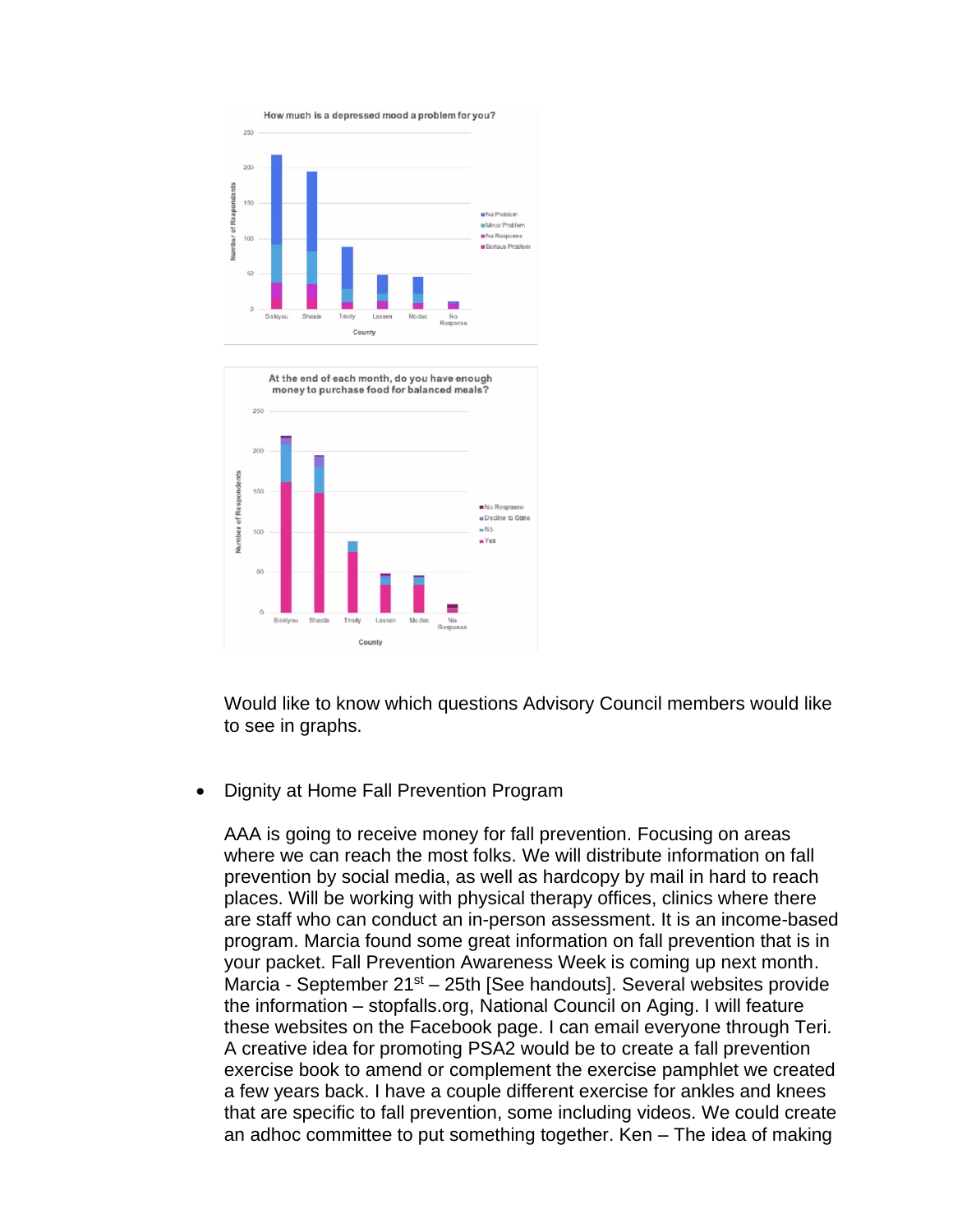people aware of falls is very important. One of the best things we can do is walking. There are challenges in rural areas with safe areas to walk due to sidewalks that are cracked, moving, or not there. Many people do not walk because they don't feel comfortable with the facility that is available to them. We should be talking about this in terms of falls and general exercise issues. Seniors should be walking at least ½ mile a day. Many people here where I live simply do not walk because they are afraid to walk. Diabetic shows must be built so that the toe of the shoe curves up, to prevent falls. Lindsay – Penny and I wanted to let you know that there is a small group that holds Tai Chi lessons every Monday and Wednesday. This has been going on for years. Teri – We can tie this in to our Exercise Booklet and include strengthening exercises like Tai Chi. Nancy – Is this still going on during the pandemic? Lindsay – It is indoors, but spread pout in a large room.

[John Dell'Amico exited the meeting]

Nancy – Community Walkability Audit – Is there more information on how to conduct this audit? Teri will look into it.

Kenneth – Discussion of the use of walkers and encouraging seniors to use walkers.

• Other Agency Activity

Working with Compass Shining Care on an Aging Well event. Dr. Patrick Arbore, who developed the Friendship Line, tentatively Sept 18<sup>th</sup>, but date not confirmed yet.

Siskiyou County – Arranging for a drive thru event to provide seniors with information about services available to them. Also looking at addressing disaster preparedness and sharing materials.

#### **H. Approval of Request for Proposal (RFP) Review Committee Members for Trinity County FYs 2020-2024 Cycle**

Nancy Quirus Staci Wadley

M/ Kenneth Ryan S/ Lindsay Ritchie Approved.

[Murray – This will be my last year on the Advisory Council. Would like to attend one more meeting.]

Teri – You should have received letters on the RFP process.